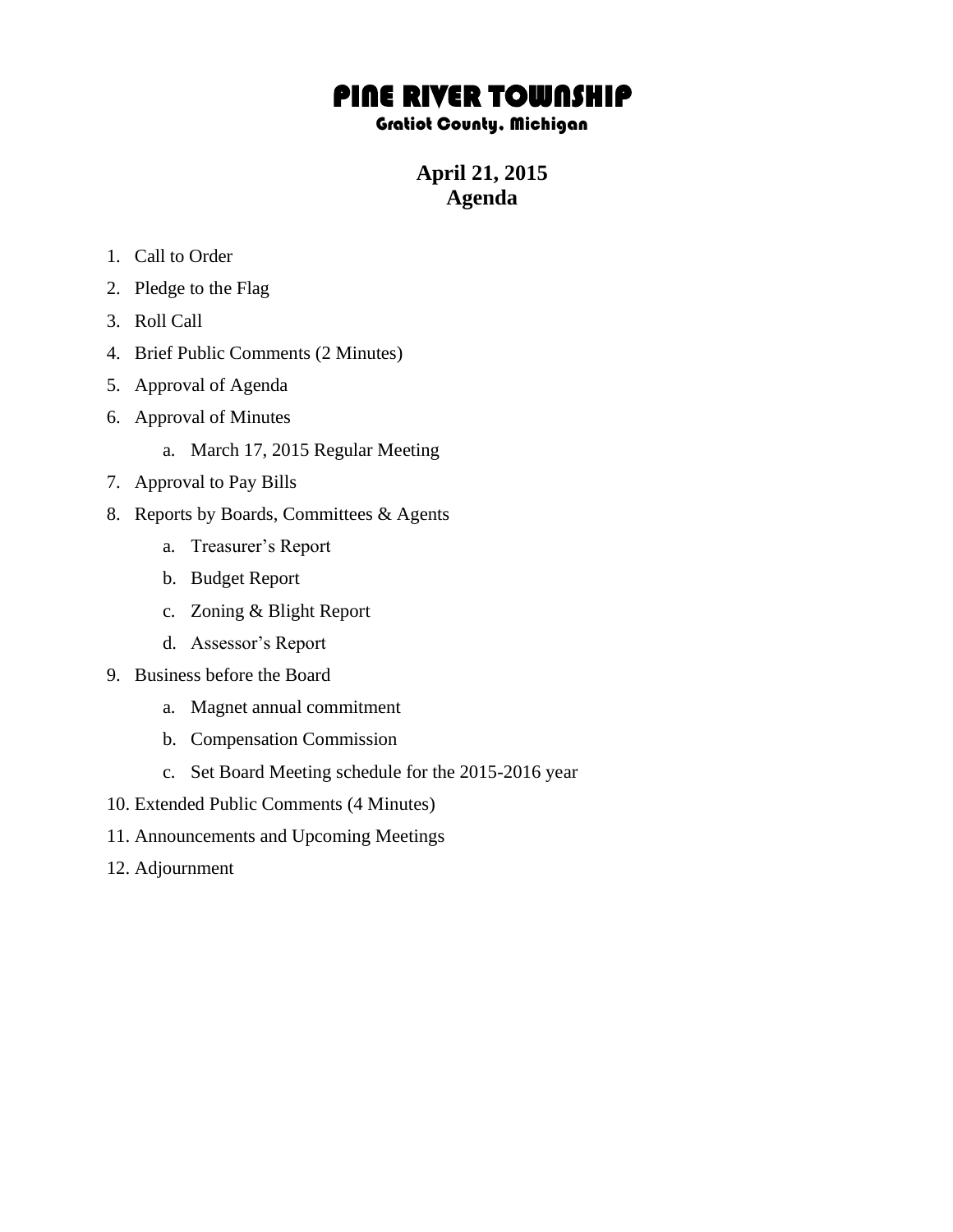## **MINUTES OF THE PINE RIVER TOWNSHIP BOARD MONTHLY MEETING APRIL 21, 2015**

- 1. The regular monthly meeting of the Pine River Township Board was called to order at 7:00 pm by Supervisor Beeson at the Township Hall.
- 2. Pledge the flag: The board and the public said the pledge to the flag.
- 3. Roll Call: Baker: present, Rademacher: present, Beeson: present, Moeggenborg: present, Best: present. All board members present.
- 4. Brief Public comments (2 minutes): None.
- 5. Approve the Agenda: Motion by Moeggenborg: second by Best: to approve the Agenda as presented. All board members approved. Motion carried 5-0.
- 6. Approve the Minutes: Motion by Moeggenborg: second by Baker: to approve the Regular Meeting Minutes of March 17, 2015. All board members approved. Motion carried 5-0.
- 7. Approval to Pay Bills:

Motion made by Moeggenborg: second by Best: to pay bills as presented in the amount of \$190,930.59. All board members approved. Motion carried 5-0.

- 8. Reports by Boards, Committees & Agents
	- a. Treasurers Report Discussion; report placed on file.
	- b. Budget Report Discussion: report placed on file.
	- c. Zoning & Blight Officer Discussion: report placed on file
	- d. Assessor Report Discussion
	- e. Fire Services Discussion.
- 9. Business before the Board
	- a. MAGNET Annual Commitment

Motion by Baker: second by Moeggenborg: to approve a contribution of \$2279 to MAGNET (Mid-Michigan Area Group Narcotics Enforcement Team) for the fiscal year 2015-2016. Roll Call Vote: Beeson Aye; Baker Aye; Best Aye; Moeggenborg Aye; Rademacher Aye. 5 – Ayes; 0 – Nays. Motion carried 5-0.

b. Compensation Commission Meeting 4/13/15

The Compensation Commission set the Township Board Salaries approx. 2.5% higher for the 2015-2016 Fiscal Year.

Motion by Moeggenborg: second by Baker: to accept the Salaries set by the Compensation Commission for the Township Board for the 2015-2016 fiscal year and to make a ½ % increase adjustment to the 2015-2016 Township Salaries already approved.

Roll Call Vote: Moeggenborg Aye; Rademacher Aye; Best Aye; Beeson Aye; Baker Aye.  $5 - Ayes$ ;  $0 - Nays$ . Motion carried 5-0.